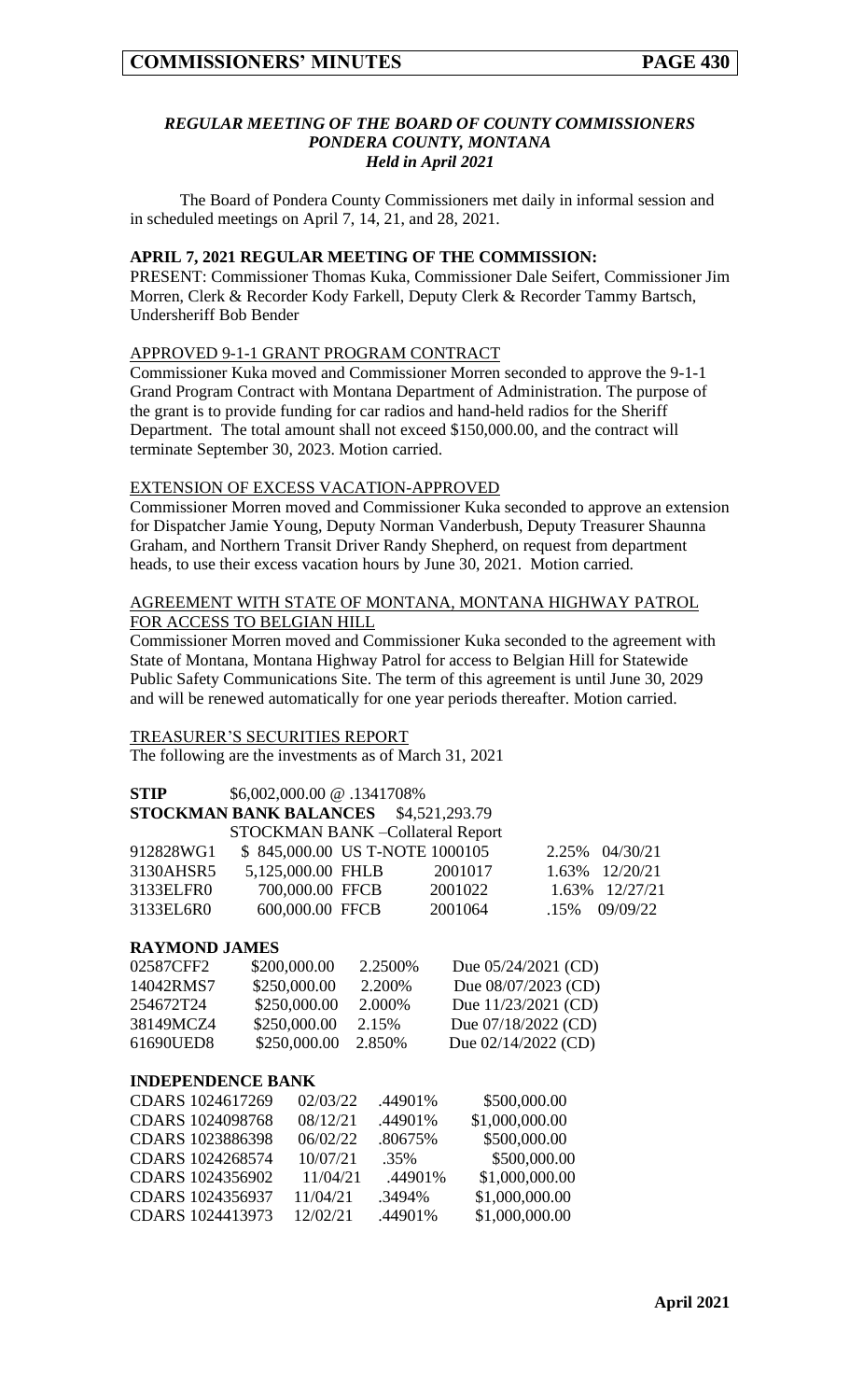# **APRIL 14, 2021 REGULAR MEETING OF THE COMMISSION:**

PRESENT: Commissioner Dale Seifert, Commissioner Jim Morren, Clerk & Recorder Kody Farkell, Deputy Clerk & Recorder Tammy Bartsch

### LEASE FOR VALIER AIRPORT GROUNDS APPROVED

Commissioner Morren moved and Commissioner Seifert seconded to approve a 3-year lease for one acre on the Valier airport grounds in the amount of \$25.00 per year for 3 years. Motion carried.

## APPROVED CONTRACT WITH JOHNSON CONTROLS FOR JAIL SPRINKLER **MAINTENANCE**

Commissioner Morren moved and Commissioner Seifert seconded to approve a 5-year contract with Johnson Controls for inspection and maintenance on the jail sprinklers. The agreement is for \$1,142.10 per year for the inspection, and on the  $5<sup>th</sup>$  year an additional cost of \$1,318.00 for maintenance. Motion carried.

#### APPROVED PURCHASE OF A BODY TRAY AND COOLER

Commissioner Morren moved and Commissioner Seifert seconded to approve the purchase of a Stainless Steel Body Tray for \$624.00 and a Body XL Cooler for \$6,985.00. With shipping/handling of \$454.95, the total is \$8,063.95. The purchase will be paid for from the Sheriff Department Capital Improvement Fund. Motion carried.

#### PURCHASE OF A 2021 F-150 POLICE RESPONDER APPROVED

Commissioner Morren moved and Commissioner Seifert seconded to the purchase of a 2021 F-150 Police Responder. The purchase was made from the state pool, with the price of \$44,223.28. Bids were asked from local dealerships, but they declined. Motion carried.

#### AGREEMENT WITH PONDERA SHOOTING SPORTS CLUB APPROVED

Commissioner Morren moved and Commissioner Seifert seconded to renew land lease agreement with Pondera Shooting Sports Club for the use of Conrad's Airport. The 10 year lease is for the amount of \$50.00 per acre for a total of \$ 242.95 each year. The lease will start January 2021, first payment will be made January 2022. Motion carried.

### ADMINISTRATIVE MATERIALS "G" AGRICULTURAL COVENANT APPROVED

Commissioner Morren moved to allow an agricultural covenant to be placed on a tract of land in NE1/4 Section 9 T29N, R1W, as permitted under the Montana Subdivision and Platting Act, 76-3-101 through 76-3-625, MCA. Commissioner Seifert seconded. Motion carried.

### **APRIL 21, 2021 REGULAR MEETING OF THE COMMISSION:**

PRESENT: Commissioner Thomas Kuka, Commissioner Dale Seifert, Commissioner Jim Morren, Clerk & Recorder Kody Farkell, Deputy Clerk & Recorder Tammy Bartsch, Road/Bridge Superintendent Steve Kaphammer

#### TAX ABATEMENTS 1124-1126-APPROVED

Commissioner Kuka moved to approve the following abatement:

|               |                             |            | <b>PARCEL</b> |
|---------------|-----------------------------|------------|---------------|
| <b>NUMBER</b> | <b>REASON</b>               | CANCEL ADD | NO.           |
| 1124          | Taxes became delinquent     | 194.00     | 2004900       |
| 1125          | Mobile home to be destroyed | 2144.47    | 2008200       |
| 1126          | Sold the mobile home        | 623.97     | 2031000       |
|               |                             |            |               |

Commissioner Morren seconded. Motion carried.

## RESOLUTION ON ADOPTING THE HATCH ACT POLICY-ADOPTED PONDERA COUNTY MONTANA RESOLUTION #30-2020/21 ADOPTING HATCH ACT RESOLUTION

WHEREAS, the Board of County Commissioners of Pondera County wishes to adopt, by formal resolution, its Hatch Act Policy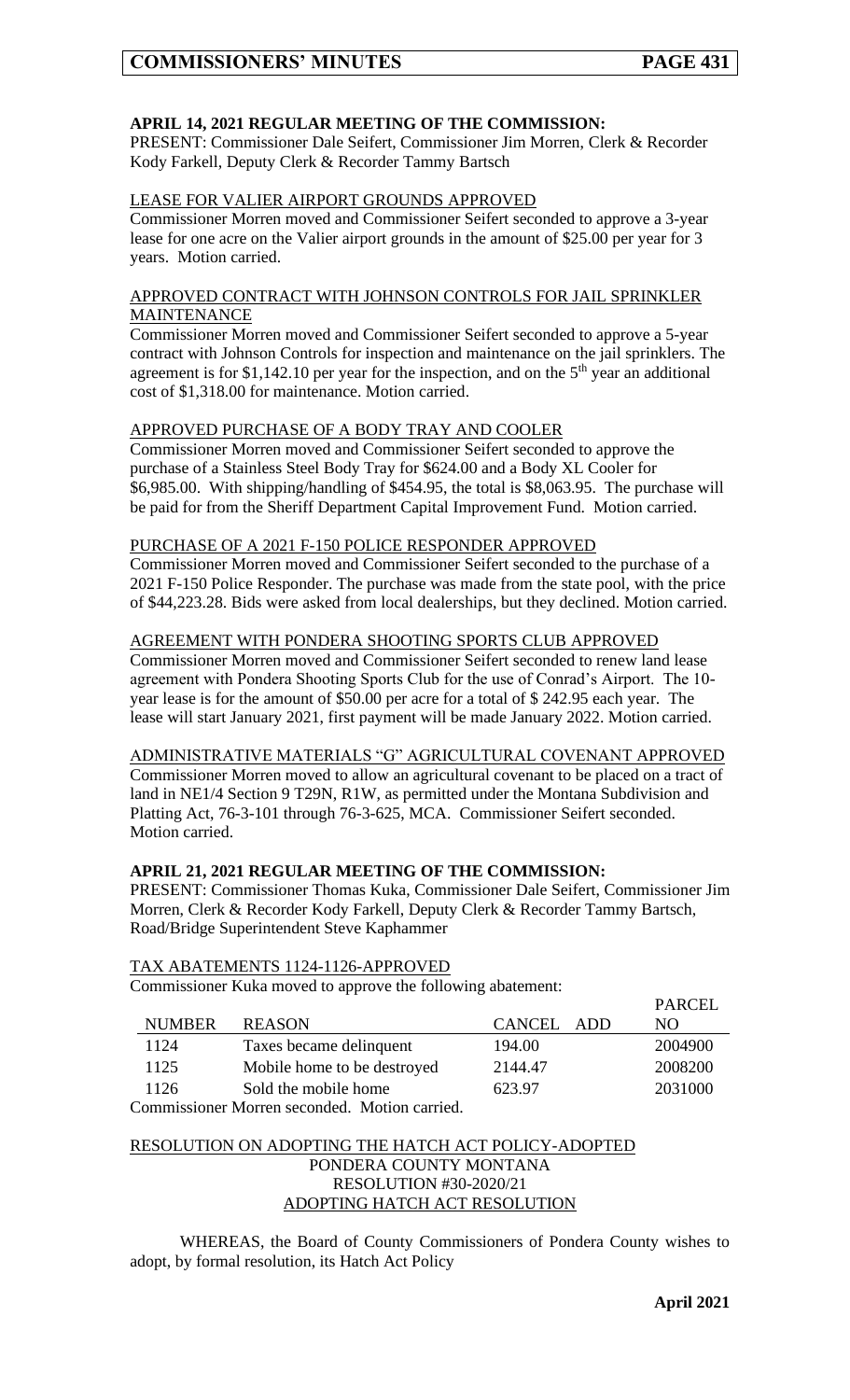WHEREAS, the federal Hatch Act (5 USC, §§ 1501 et seq.) restricts the political activity of local government employees employed in connection with programs financed in whole or in part by federal loans or grants; and

WHEREAS, the Hatch Act attempts to deter the political influence of public employees connected with federally funded programs; and

WHEREAS, the Pondera County receives federal loans or grants from the federal government to support various programs; and

WHEREAS, local governments which receive loans and grants from the federal government are required to inform all employees of the provisions of the Hatch Act and to adopt a policy of compliance with its regulations;

NOW, THEREFORE, BE IT RESOLVED, that the Pondera County Clerk and Recorder is hereby appointed to serve as Hatch Act Information Officer, and that as such he/she will inform each of the County's officials and employees of the provisions of the Hatch Act through the use of an employee manual, written memoranda or other written means of notification, maintain on file a copy of the brochure entitled *Political Activity and the State and Local Employee,* [http://www.osc.gov/documents/hatchact/ha\\_fed.pdf,](http://www.osc.gov/documents/hatchact/ha_fed.pdf) and monitor compliance with the provisions of the Hatch Act.

Adopted this 21<sup>st</sup> day of April, 2021, as moved by Commissioner Morren, seconded by Commissioner Kuka, and passed on a 3-0 vote of the board. Effective on passage and approval.

BOARD OF COMMISSIONERS Pondera County, Montana

\_\_*/s/ Dale J Seifert*\_\_\_\_\_\_\_\_\_\_\_\_\_ \_\_*/s/ Thomas A Kuka\_*\_\_\_\_\_\_\_\_\_\_\_ Dale J Seifert, Chair Thomas A Kuka, Member

ATTEST:

\_*/s/ Kody L Farkell*\_\_\_\_\_\_\_\_\_\_\_\_\_\_ Jim Morren, Member Kody L Farkell, Clerk and Recorder

\_*/s/ Jim Morren\_*\_\_\_\_\_\_\_\_\_\_\_\_\_\_\_\_

#### RESOLUTION ON ADOPTING THE FAIR HOUSING POLICY-ADOPTED PONDERA COUNTY MONTANA RESOLUTION #31-2020/21 ADOPTING FAIR HOUSING POLICY

WHEREAS, the Board of County Commissioners of Pondera County wishes to adopt, by formal resolution, its Fair Housing Policy

WHEREAS, the Pondera County Commissioners desire to give meaning to the guarantees of equal rights contained in the Constitution and laws of this State and the United States, and to encourage and bring about mutual self-respect and understanding among all citizens and groups in Pondera County; and

WHEREAS, under the Federal Fair Housing Law, Title VIII of the Civil Rights Act of 1968, it is illegal to deny housing to any person because of race, color, religion, sex, or national origin; and

WHEREAS, under the Montana State Fair Housing Law, Title 49-2-305, MCA, it is illegal to deny housing to any person because of race, sex, religion, color, age, physical or mental handicap or national origin;

NOW, THEREFORE be it resolved that Pondera County, Montana makes a firm commitment to do all within its power to eliminate prejudice, intolerance, disorder and discrimination in housing;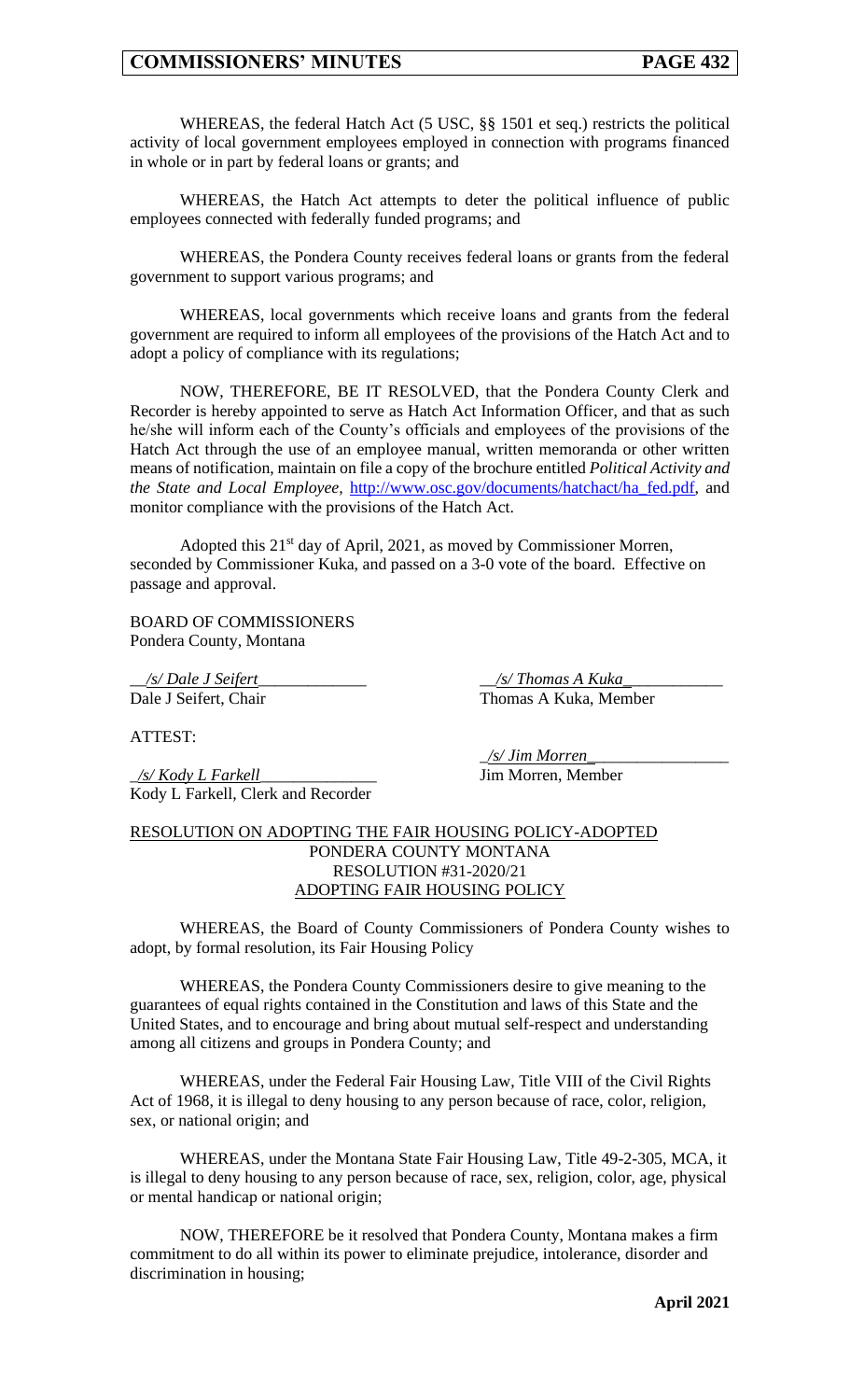BE IT FURTHER RESOLVED, that a Fair Housing Law poster which has the "Equal Housing Opportunity" logo will be displayed at Pondera County Courthouse.

BE IT FURTHER RESOLVED, that the following procedures will be used to accomplish the purpose of the aforementioned resolution:

- 1. The Pondera County Commissioners shall inform all Pondera County employees of the County's commitment to fair housing.
- 2. The Pondera County Commissioners will post this resolution in County buildings and other public places and publicize it.
- 3. The Pondera County Commissioners shall direct all employees to forward immediately to the Chairperson any reports they receive of housing discrimination.
- 4. The Chairperson shall forward such complaints to the Montana Human Rights Commission, Department of Labor and Industry, P.O. Box 1728, Helena, Montana 59624-1728, within 10 days of receipt of said complaint.

Adopted this 21<sup>st</sup> day of April, 2021, as moved by Commissioner Kuka, seconded by Commissioner Morren, and passed on a 3-0 vote of the board. Effective on passage and approval.

BOARD OF COMMISSIONERS Pondera County, Montana

\_\_*/s/ Dale J Seifert*\_\_\_\_\_\_\_\_\_\_\_\_\_ \_\_*/s/ Thomas A Kuka\_*\_\_\_\_\_\_\_\_\_\_\_ Dale J Seifert, Chair Thomas A Kuka, Member

ATTEST:

\_*/s/ Kody L Farkell*\_\_\_\_\_\_\_\_\_\_\_\_\_\_ Jim Morren, Member Kody L Farkell, Clerk and Recorder

\_*/s/ Jim Morren\_*\_\_\_\_\_\_\_\_\_\_\_\_\_\_\_\_

### RESOLUTION ON SECTION 504 AND ADA COMPLAINT RESOLUTION PROCEDURES AND ADA COMPLAINT FORM-ADOPTED PONDERA COUNTY MONTANA RESOLUTION #32-2020/21 SECTION 504 AND ADA COMPLAINT RESOLUTION PROCEDURES AND ADA COMPLAINT FORM

WHEREAS, the Board of County Commissioners of Pondera County wishes to adopt, by formal resolution, its procedures for resolution of Section 504 and ADA complaints

NOW, THEREFORE, BE IT RESOLVED that the following is the Pondera County Section 504 and ADA Complaint Resolution Procedures and ADA Complaint Form:

Section 504 of the *Rehabilitation Act of 1973* and the *Americans with Disabilities Act of 1990* (ADA) provide comprehensive civil rights protection to individuals with disabilities in the areas of employment, public accommodations, state and local government services and programs, and telecommunications. Title II of the ADA states, in part, that:

*no otherwise qualified disabled individual shall, solely by reason of such disability, be excluded from the participation in, be denied the benefits of, or be subject to discrimination in programs or activities sponsored by a public entity.*

Pondera County has adopted this complaint procedure to provide prompt and equitable resolution of complaints alleging any action prohibited by the U.S. Department of Justice regulations implementing Title II of the ADA.

Any individual who believes that she/he or a specific class of individuals with disabilities has been subjected to unlawful discrimination on the basis of that disability by Pondera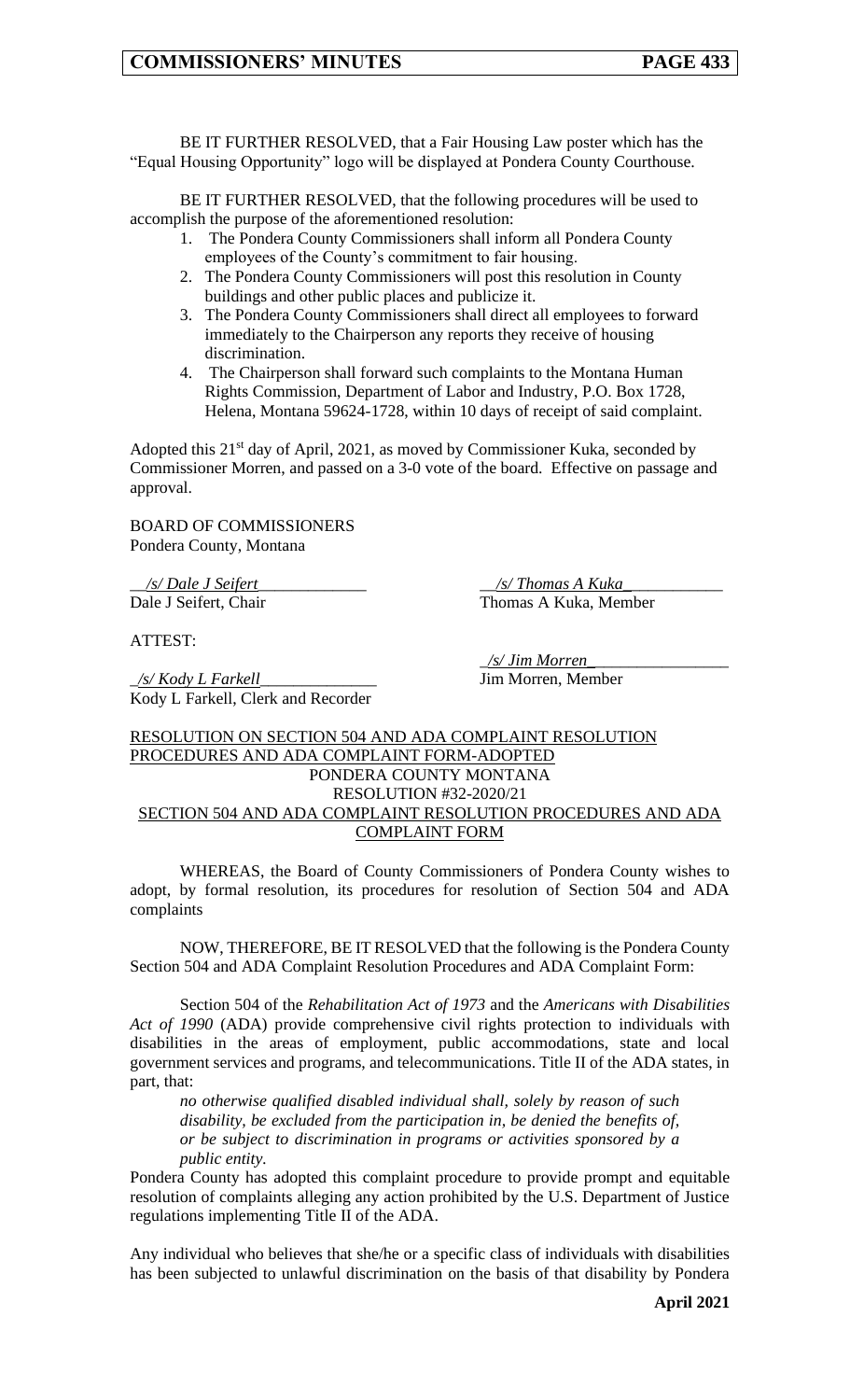County or any of Pondera County's contractors or suppliers may, by himself or herself or by an authorized representative, file a written complaint.

Complaints or questions should be addressed to:Rose Johns, Human Resource Coordinator, 20 4th Ave SW, Conrad, MT 59425**,** TDD # (406) 271-4050. Montana Relay System for the Deaf: Dial 711 or 1-800-253-4091 to use Montana Relay**.** The Human Resource Coordinator has been designated to coordinate compliance with Section 504 of the *Rehabilitation Act of 1973* and the *Americans with Disabilities Act of 1990*.

- 1. The complaint must be filed in writing and contain the name, address, and telephone number of the individual or representative filing the complaint; a description of the alleged discriminatory action in sufficient detail to inform the department of the nature and date of the alleged violation; the signature of the complainant or authorized representative; and a description of the corrective action that is being sought. Complaints filed on behalf of a third party must identify the alleged victims of the discrimination. Complaints may be filed on the attached complaint form.
- 2. The complaint must be received within 20 calendar days after the alleged violation occurs. This time may be extended, as determined by the Section 504/ADA Coordinator, for good cause shown.
- 3. Pondera County shall promptly conduct an informal investigation of the complaint. Interested parties will be afforded an opportunity to submit information relevant to the complaint.
- 4. A written response will be issued and a copy forwarded to the complainant no later than 30 calendar days after completion of the investigation.
- 5. Pondera County will maintain the files and records relating to the complaint and its investigation according to the records retention schedule for personnel documents found in Chapter 800, *Montana Operations Manual*, Volume I.
- 6. Nothing in this complaint resolution procedure shall be construed as preventing an individual from pursuit of other remedies, including filing a formal complaint with the Montana Human Rights Commission, with any federal agency the individual believes is appropriate, or with the U.S. Department of Justice. The time limit for filing a formal complaint is 180 days after the alleged incident. This procedure also does not preclude the individual's right to file a lawsuit in federal district court.

Adopted this 21<sup>st</sup> day of April, 2021, as moved by Commissioner Kuka, seconded by Commissioner Morren, and passed on a 3-0 vote of the board. Effective on passage and approval.

BOARD OF COMMISSIONERS Pondera County, Montana

\_\_*/s/ Dale J Seifert*\_\_\_\_\_\_\_\_\_\_\_\_\_ \_\_*/s/ Thomas A Kuka\_*\_\_\_\_\_\_\_\_\_\_\_

ATTEST:

\_*/s/ Kody L Farkell*\_\_\_\_\_\_\_\_\_\_\_\_\_\_ Jim Morren, Member Kody L Farkell, Clerk and Recorder

Dale J Seifert, Chair Thomas A Kuka, Member

\_*/s/ Jim Morren\_*\_\_\_\_\_\_\_\_\_\_\_\_\_\_\_\_

### RESOLUTION ON ADOPTING EQUAL EMPLOYMENT OPPORTUNITY POLICY-ADOPTED

#### PONDERA COUNTY MONTANA RESOLUTION #33-2020/21 ADOPTING EQUAL EMPLOYMENT OPPORTUNITY (EEO) POLICY

WHEREAS, the Board of County Commissioners of Pondera County wishes to adopt, by formal resolution, its procedures for resolution of Section 504 and ADA complaints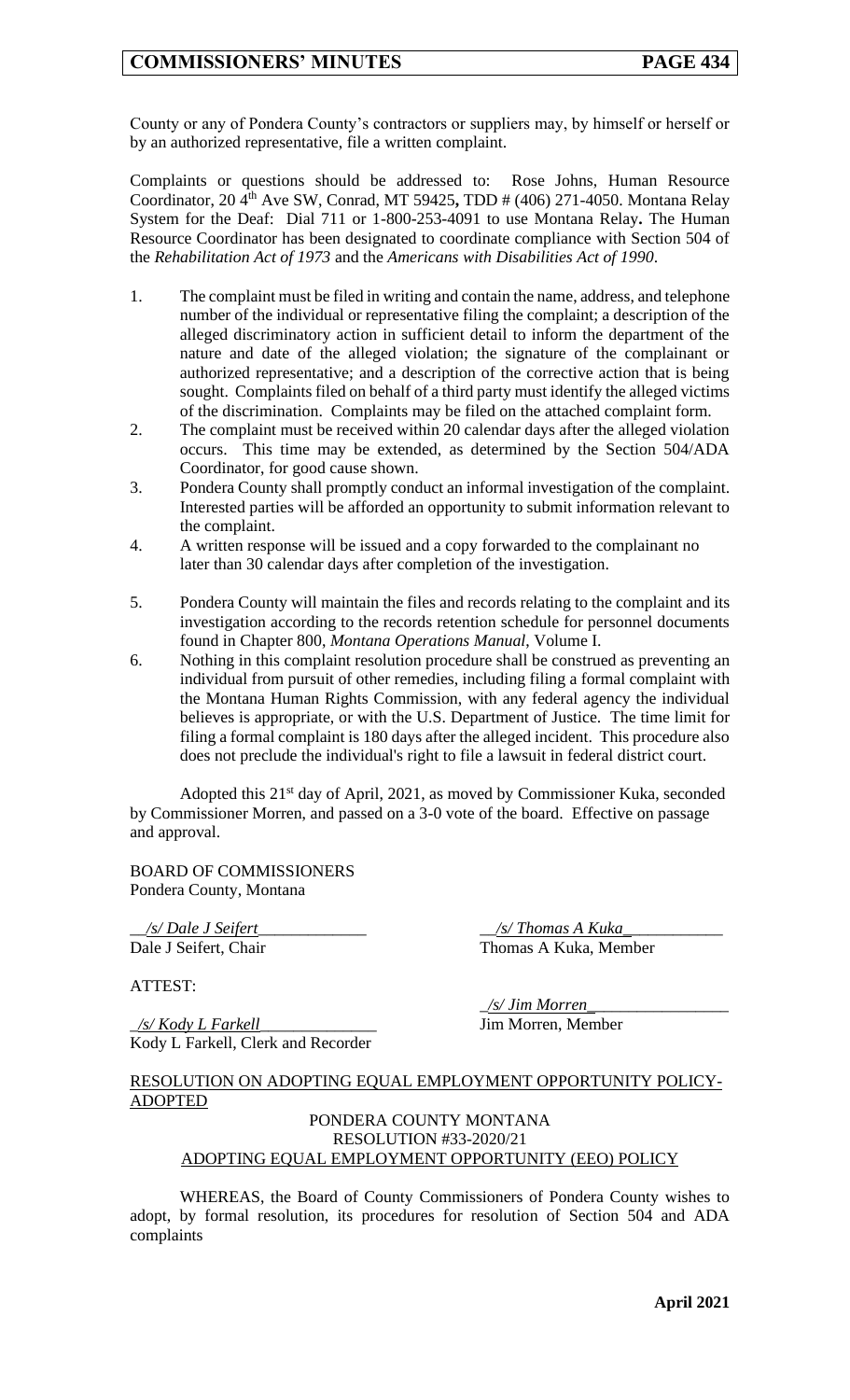NOW, THEREFORE, BE IT RESOLVED, that the following is the Pondera Country Equal Employment (EEO) Policy

## **PURPOSE**

To provide equal employment opportunity in direct employment with Pondera County.

## **POLICY**

It is the policy of Pondera County to provide equal opportunity to all of its employees and applicants for employment and to assure that there shall be no discrimination against any person on the basis of race, color, religion, creed, national origin, sex, age, physical or mental handicap, marital status or political beliefs unless related to a bona fide occupational requirement.

To this end, Pondera County will take affirmative actions to equalize opportunity for employment at all levels of operation for those classes of people who have traditionally been denied equal opportunity -- minority group members, women, and the handicapped; and Pondera County recognizes an obligation to make reasonable accommodations to the known physical or mental limitations of an otherwise qualified handicapped applicant or employee unless the accommodation imposes an undue hardship.

All applicants for employment with Pondera County will be recruited from the reasonably available labor market and evaluated on each person's individual qualifications and abilities.

All Pondera County employees shall be afforded equal employment opportunity during their terms of employment, and are guaranteed protection against retaliation for exercising any legal or administrative procedures to secure rights to equal employment opportunity or testifying on behalf of someone else doing so.

Adoption of this document reaffirms Pondera County's policy of nondiscrimination in employment, including but not limited to the following:

- 
- selection transfer
- placement discipline
- -
- recruitment promotion
	-
	-
- testing demotion
	- training **•** layoff and termination

All supervisory personnel are responsible for and shall be committed to achieving and promoting equal employment opportunity with Pondera County and for implementing this equal employment opportunity policy.

### **ASSIGNMENT OF RESPONSIBILITY**

Primary responsibility for the development, implementation and maintenance of procedures in accordance with this equal employment opportunity policy is assigned to Rose Johns, Human Resource Coordinator, who will serve as the equal opportunity officer and will conduct periodic reviews of Pondera County*'s* personnel action to ensure that the policy of equal opportunity is being adhered to and will hold quarterly equal opportunity meetings with the Pondera County Commissioners and all supervisors to apprise them of progress and of any developing problems for which remedial action would be appropriate.

The Pondera County Commissioners hereby directs all employees of Pondera County engaged in any phase of employment, including but not limited to the following:

- recruitment promotion
- selection transfer
- 
- placement discipline
- testing demotion
- training **•** layoff and termination
	-

to take appropriate steps to ensure that employment opportunities with Pondera County are offered on an equal basis to all without regard to race, color, sex, creed, religion, national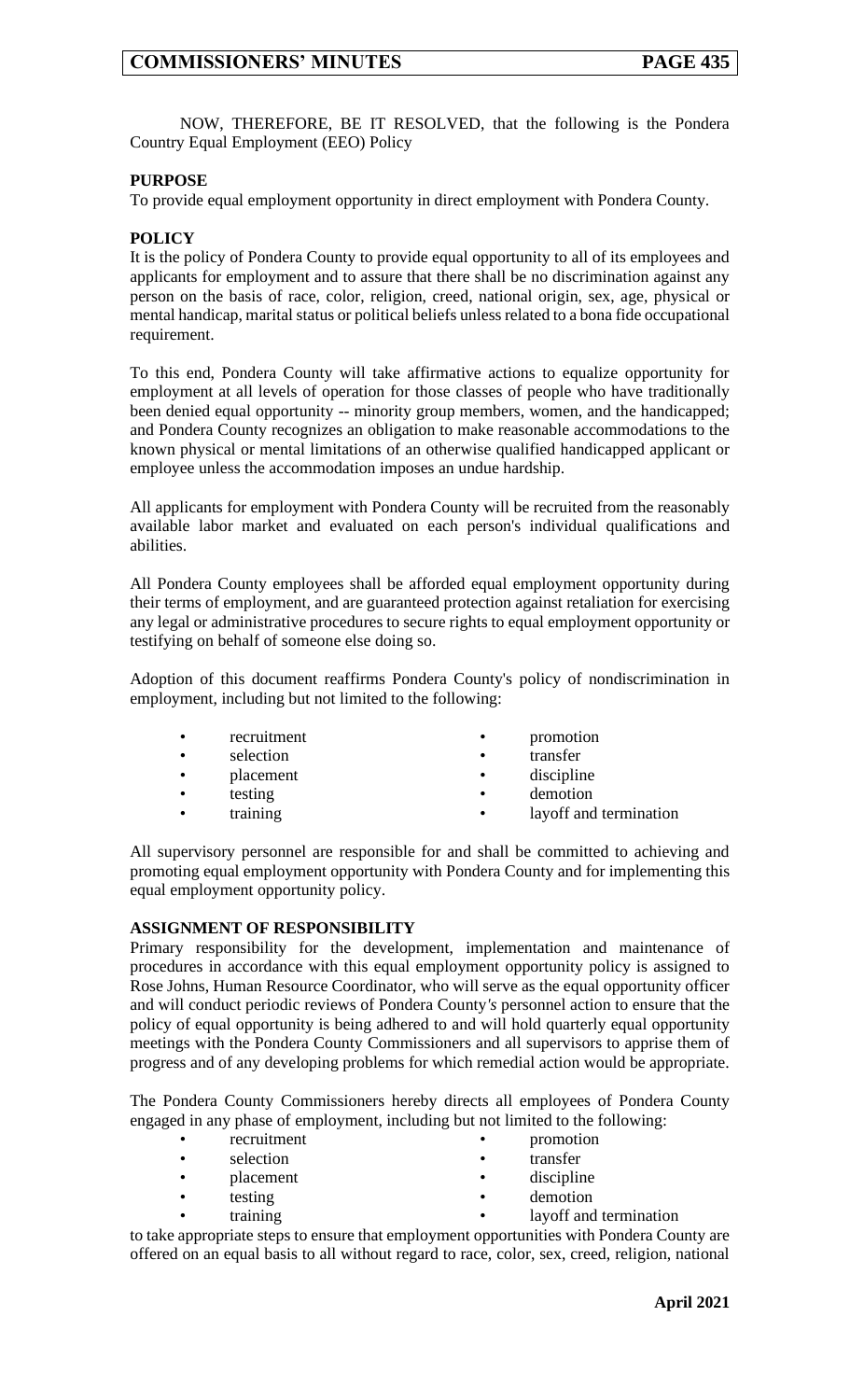origin, age, physical or mental handicap, marital status, or political beliefs unless such distinction is a bona fide occupational qualification.

## IMPLEMENTATION

The Pondera County will implement this policy and Title VII of the Civil Rights Act of 1964, by means of the Equal Employment Program outlined below. This program is drawn to the specifications and standards established by Presidential Executive Orders 11246 and 11375, which are described in Part 60-2 of the *Code of Federal Regulations* (issued by the Office of Federal Contract Compliance, U.S. Department of Labor) and the *Montana Human Rights Act* (Title 49 MCA).

This policy shall be comprehensive in its range. Pondera County shall make good faith efforts to implement this policy. Procedures adopted will include, at a minimum:

- evaluate all current employment practices for evidence of discriminatory effect. Where such practices are found to be discriminatory in their effect, they shall be modified so as to excise any discriminatory effect;
- remedy any unwarranted instances of under-utilization of women, minorities, and other individuals who have traditionally been the victims of discrimination;
- develop training and upgrading procedures which will ensure full consideration for those classes of people who have traditionally been denied equal opportunity - minority group members, women, and the handicapped -- in any future employment opportunities with Pondera County;
- seek out those who have been denied equal opportunity as applicants whenever vacancies occur;
- disseminate the substance of this policy on a continual basis through written notice to all employees, recruitment sources and other interested persons and organizations;
- provide equal pay for equal work;
- apprise all contractors and subcontractors of their affirmative action responsibilities in all contracts awarded by this jurisdiction;
- ensure compliance with all applicable federal and state equal employment requirements;
- include the following clause in all vacancy announcements:

### *We are an Equal Opportunity Employer*.

- provide assistance to members of protected groups in completing applications;
- provide assistance to individuals needing help in meeting training and educational qualifications for job vacancies whenever possible;
- apprise all employment referral agencies of the substance of this policy in order to facilitate referral of qualified minorities, women and handicapped individuals;
- post EEO posters in conspicuous places on Pondera County premises;
- instruct all supervisory personnel in the required procedures following an EEO complaint;
- inform all supervisory personnel of their duties and responsibilities with respect to equal employment opportunity; and
- inform all employees of Pondera County*'s* commitment to equal employment opportunity and of their rights and remedies under the law.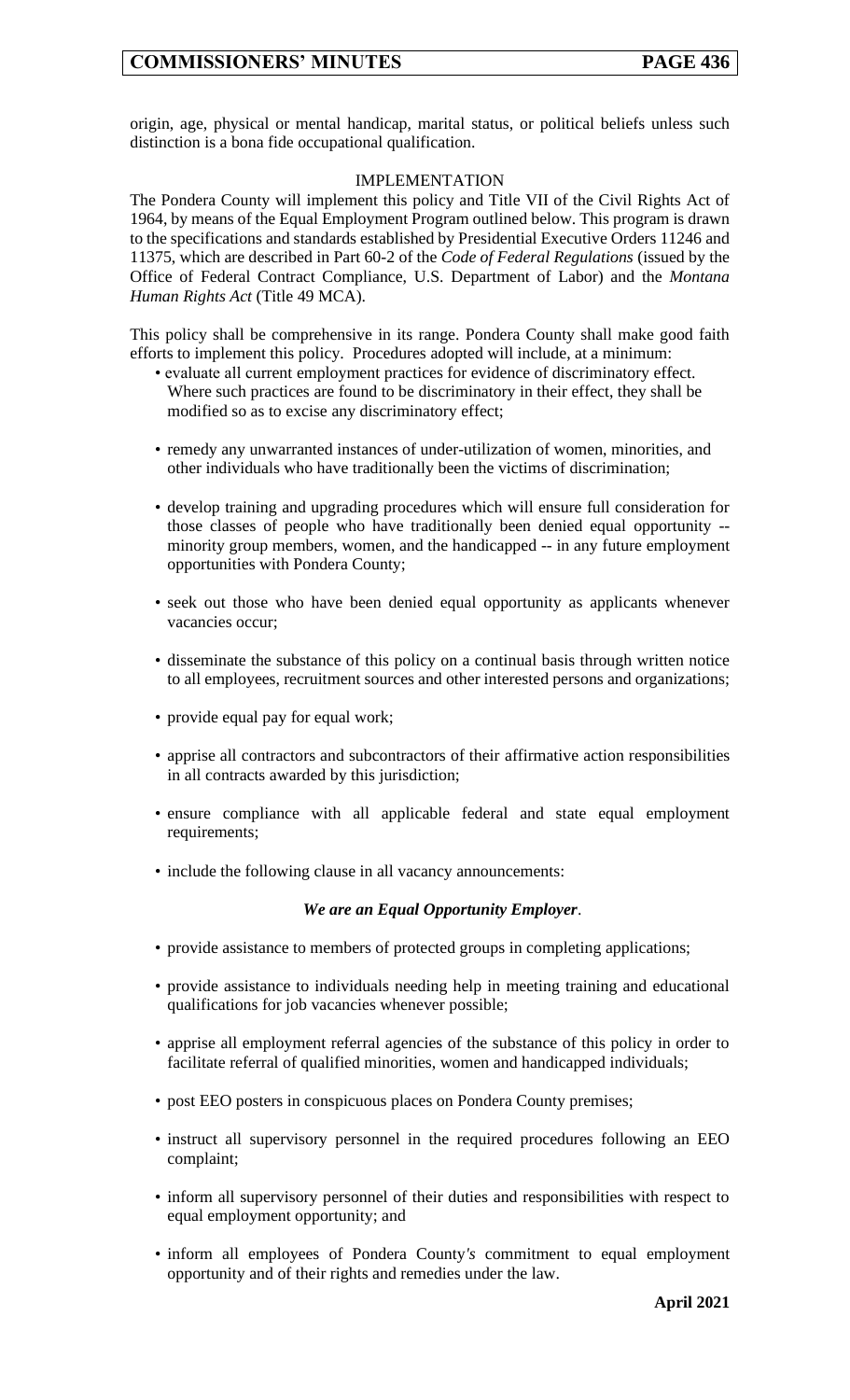Adopted this  $21^{st}$  day of April, 2021, as moved by Commissioner Morren, seconded by Commissioner Kuka, and passed on a 3-0 vote of the board. Effective on passage and approval.

BOARD OF COMMISSIONERS Pondera County, Montana

\_\_*/s/ Dale J Seifert*\_\_\_\_\_\_\_\_\_\_\_\_\_ \_\_*/s/ Thomas A Kuka\_*\_\_\_\_\_\_\_\_\_\_\_

Dale J Seifert, Chair Thomas A Kuka, Member

ATTEST:

\_*/s/ Kody L Farkell*\_\_\_\_\_\_\_\_\_\_\_\_\_\_ Jim Morren, Member Kody L Farkell, Clerk and Recorder

\_*/s/ Jim Morren\_*\_\_\_\_\_\_\_\_\_\_\_\_\_\_\_\_

#### RESOLUTION ON DECLARING PROPERTY SURPLUS AND SETTING SALE PONDERA COUNTY RESOLUTION #34 - 2020/21 DECLARING PROPERTY SURPLUS AND SETTING SALE

WHEREAS, pursuant to Section 7-8-2211, MCA, Authorization to sell and exchange county property, the Board of Pondera County Commissioners declares the following personal property belonging to the County as surplus property which is not necessary to the conduct of county business or the preservation of its property:

2005 Ford Taurus Northstar pickup camper 2015 Ford Explorer 1974 Chevy 1 ton 2000 Ford Ranger 1998 T800 Kenworth 2 set Grader Wings 1 Grader door glass Military generator Grader blade Extension 2 Miller welders/generators 2-Universal tractor front fenders Dearborn farm equipment wagon Desks and File Cabinets

WHEREAS, the Commissioners have determined it is in the best interests of the County to sell the items at surplus auction through Public Surplus.

NOW, THEREFORE, BE IT RESOLVED that the Board of County Commissioners:

- 1) hereby declares the property listed above as surplus property which is not necessary to the conduct of county business or the preservation of its property,
- 2) agrees to sell the listed items at surplus auction through the Public Surplus.

ADOPTED this 21<sup>st</sup> day of April, 2021, as moved by Commissioner Kuka, seconded by Commissioner Morren, and passed on a 3-0 vote of the board. Effective on passage and approval

BOARD OF COMMISSIONERS Pondera County, Montana

\_\_*/s/ Dale J Seifert*\_\_\_\_\_\_\_\_\_\_\_\_\_ \_\_*/s/ Thomas A Kuka\_*\_\_\_\_\_\_\_\_\_\_\_ Dale J Seifert, Chair Thomas A Kuka, Member

ATTEST:

Kody L Farkell, Clerk and Recorder

\_*/s/ Jim Morren\_*\_\_\_\_\_\_\_\_\_\_\_\_\_\_\_\_ \_*/s/ Kody L Farkell*\_\_\_\_\_\_\_\_\_\_\_\_\_\_ Jim Morren, Member

### GROUP HEALTH INSURANCE RENEWAL APPROVED

Renewal rates and the County's contribution toward premiums was discussed. Commissioner Morren moved to renew the County's current plan with Joint Powers Trust committing to a 3-year term and to continue to offer four options to the employees, a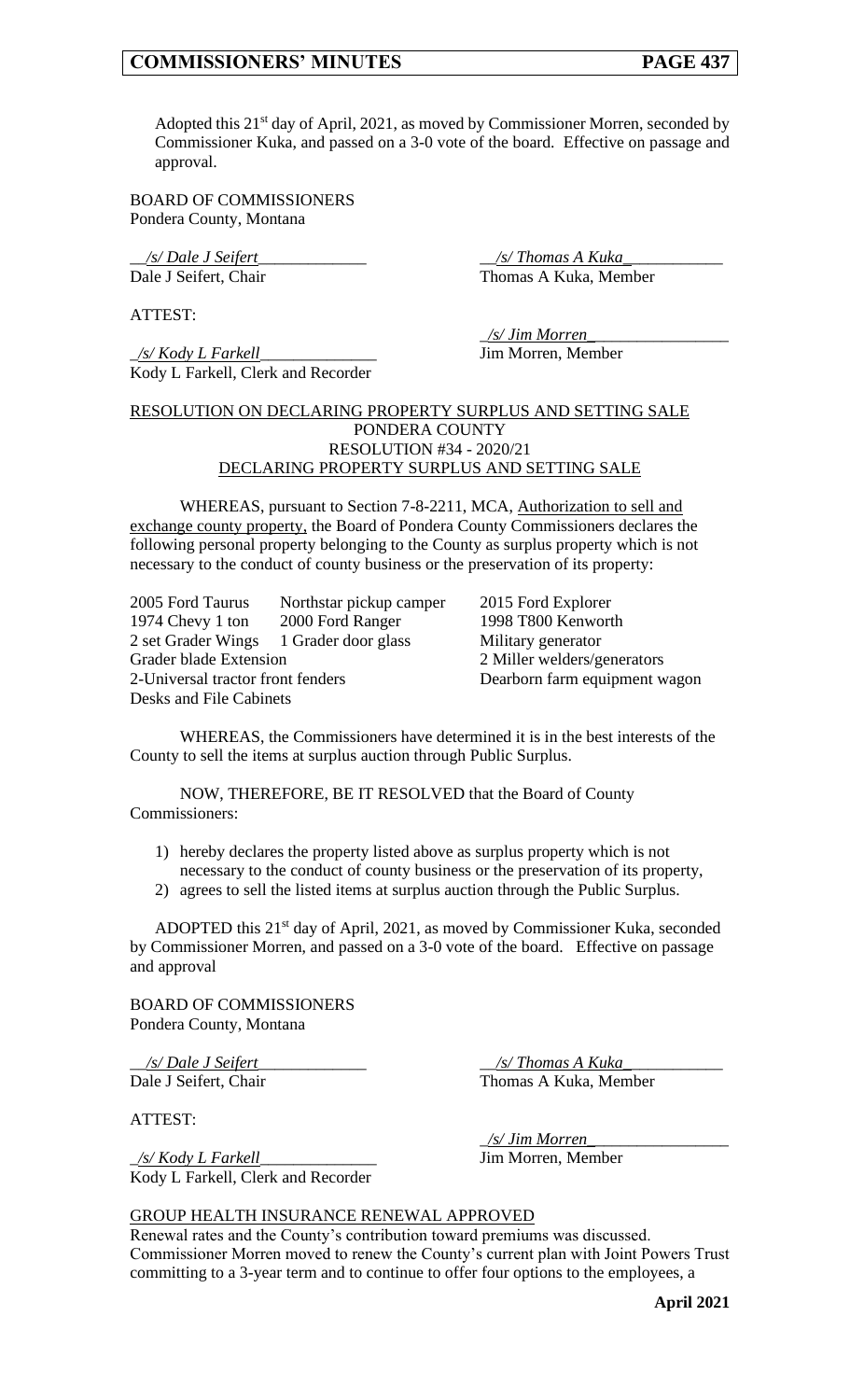traditional major medical plan with a \$1,000 deductible, a traditional major medical plan with a \$1,500 deductible, a high deductible option with \$2,800 first-pay option and a high deductible option with a \$3,500 first-pay option. The County contribution for employeeonly coverage will be \$884.51 for full-time employees and a pro-rated portion of \$884.51 for part-time employees. Commissioner Kuka seconded. Motion carried.

#### INTERLOCAL AGREEMENT TO DESIGNATE THE PONDERA COUNTY JUSTICE OF THE PEACE AS CONRAD CITY JUDGE APPROVED –

Commissioner Morren moved to approve the Interlocal Agreement to Designate The Pondera County Justice of the Peace as Conrad City Judge. In the Agreement, the County shall, on a monthly basis, charge to the City a fee in the amount of \$100. Said fee shall be paid by the City to the County to reimburse the County for expenses associated with the office of the Justice of the Peace. Also, the County shall charge to the City, and the City shall thereafter pay, 50% of the costs of judicial and staff training. The Agreement shall automatically renew for a one-year term. Commissioner Kuka seconded. Motion carried.

### MARCH COMMISSION MINUTES APPROVED

Commissioner Morren moved and Commissioner Kuka seconded to approve the March 2021 Minutes of the Commission. Motion carried.

#### DATE, TIME AND PLACE SET FOR PUBLIC HEARING OF BRADY PRIVATELY OWNED UNDEVELOPED STREETS ABANDONMENT-

Commissioner Kuka moved to set Wednesday, May 5 at 10:00 a.m. in the Commissioners' office as the date, time and place for a public hearing on the abandonment of the streets at Township 26 North, Range 2 West, Section 2: SW1/4, SE1/4. Commissioner Morren seconded. Motion carried.

### EXPENDITURES IN EXCESS OF \$500 APPROVED

Commissioner Kuka moved and Commissioner Morren seconded to approve the purchase of a one inch impact gun for truck tires, and two tool boxes for the Road Department in the amount of \$4,129.00 total. Motion carried.

### EXPENDITURES IN EXCESS OF \$500 APPROVED

Commissioner Morren moved and Commissioner Kuka seconded to approve the purchase of chairs for the Driver Examiner's waiting area in the amount of \$1,420.00 total. Motion carried.

# **APRIL 28, 2021 REGULAR MEETING OF THE COMMISSION:**

PRESENT: Commissioner Thomas Kuka, Commissioner Dale Seifert, Commissioner Jim Morren, Clerk & Recorder Kody Farkell, Deputy Clerk & Recorder Tammy Bartsch

### PURCHASE OF FOUR LAPTOPS- APPROVED

Commissioner Kuka moved for the purchase of 4 Laptops for the Department of DES, a total of \$9,779.93. The laptops are for training and emergency situations. . The purchase will be paid for from 911 funds. Commissioner Morren seconded. Motion carried.

# REPAIRING THE BRADY FIRE HALL-

Commissioner Kuka moved and Commissioner Morren seconded the approved contracting of Steven Clark to repair the Brady Fire Hall, due to hail damage. The approved repairs will consist of new siding, windows and electrical service. Motion carried.

### CLAIMS APPROVED FOR PAYMENT

| <b>FUND</b> |                         |           |
|-------------|-------------------------|-----------|
| Fund        | <b>Fund Description</b> |           |
| 1000        | <b>GENERAL</b>          | 24,653.57 |
| 2110        | <b>ROAD</b>             | 14,259.16 |
| 2130        | <b>BRIDGE</b>           | 6,683.31  |
| 2140        | WEED                    | 959.88    |